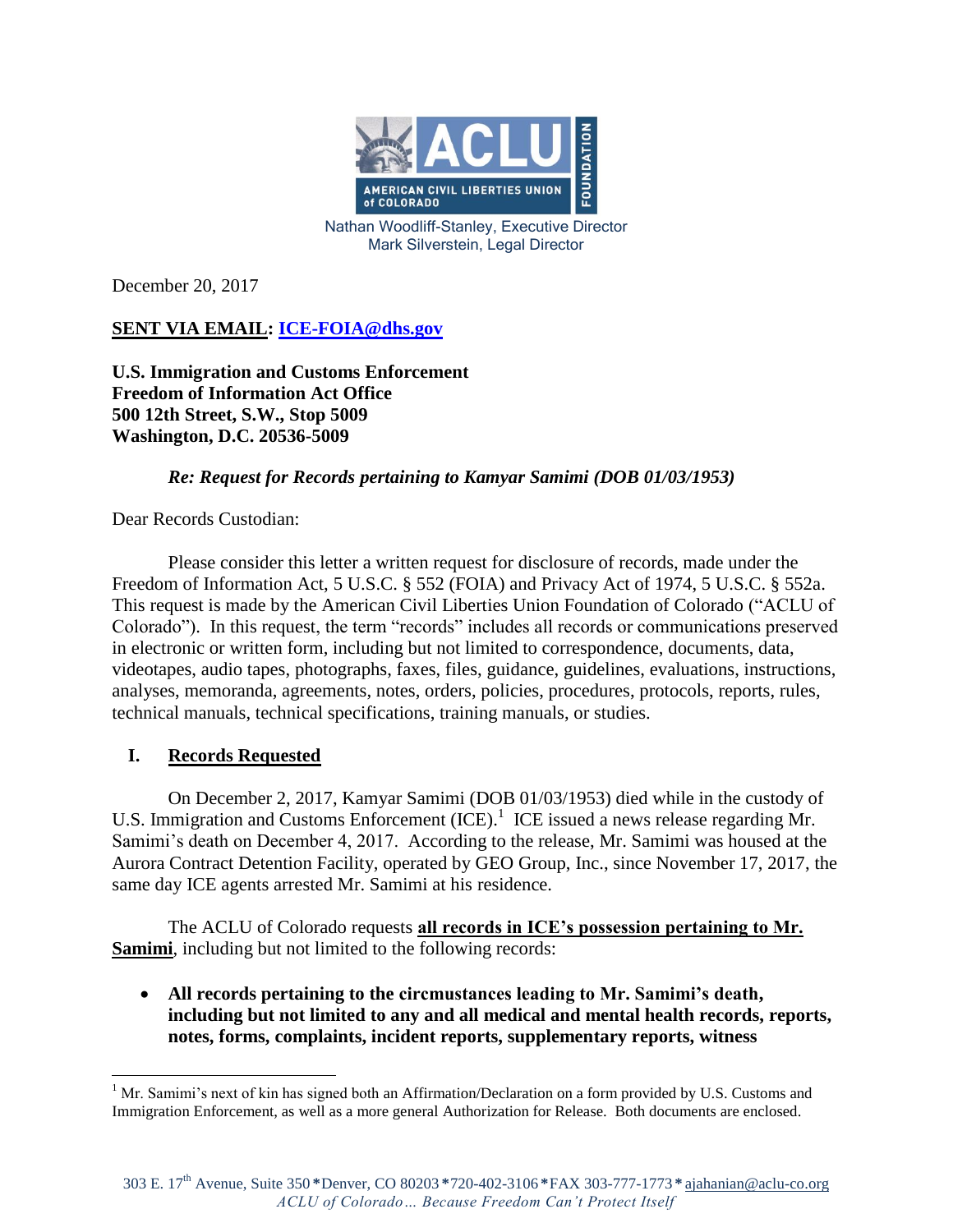**statements, daily activity logs, incident detail reports, and video and audio recordings.**

- **All records pertaining to Mr. Samimi's detention, including detainee location logs, kites, grievances, responses to kites and grievances, and medical and mental health screenings and assessments.**
- **All records pertaining to ICE's arrest of Mr. Samimi on November 17, 2017 and ICE's investigation leading to that arrest.**
- **All records pertaining to any investigations of the circumstances surrounding Mr. Samimi's arrest, detention, and/or death that are being conducted by the ICE Office of Professional Responsibility, ICE Office of Detention Oversight, or any other U.S. Department of Homeland Security entity.**

### **II. Application for Expedited Processing**

The ACLU of Colorado requests expedited processing pursuant to 5 U.S.C.  $§$  552(a)(6)(E).<sup>2</sup> There is a "compelling need" for these records, as defined in the statute, because the information requested is urgently needed by an organization primarily engaged in disseminating information "to inform the public concerning actual or alleged Federal Government activity." 5 U.S.C.  $\S$  552(a)(6)(E)(v)(II).

### *A. The ACLU of Colorado is an organization primarily engaged in disseminating information in order to inform the public about actual or alleged government activity.*

The ACLU of Colorado is "primarily engaged in disseminating information" within the meaning of the statute. 5 U.S.C. §  $552(a)(6)(E)(v)(II)$ .<sup>3</sup> Obtaining information about government activity, analyzing that information, and widely publishing and disseminating that information to the press and public are critical and substantial components of the ACLU of Colorado's work and are among its primary activities. *See ACLU v. U.S. Dep't of Justice*, 321 F. Supp. 2d 24, 29 n.5 (D.D.C. 2004) (finding non-profit public interest group that "gathers information of potential interest to a segment of the public, uses its editorial skills to turn the raw material into a distinct work, and distributes that work to an audience" to be "primarily engaged in disseminating information"). $4$ 

The ACLU of Colorado is part of a national organization, the American Civil Liberties Union (ACLU), that is dedicated to the defense of civil liberties. Dissemination of information

 $\overline{a}$ 

<sup>2</sup> *See also* 6 C.F.R. § 5.5(e)(1).

<sup>3</sup> *See also* 6 C.F.R. § 5.5(e)(1)(ii).

<sup>&</sup>lt;sup>4</sup> Courts have found that the ACLU as well as other organizations with similar missions that engage in informationdissemination activities similar to the ACLU are "primarily engaged in disseminating information." *See, e.g.*, *Leadership Conference on Civil Rights v. Gonzales*, 404 F. Supp. 2d 246, 260 (D.D.C. 2005); *ACLU v. U.S. Dep't of Justice*, 321 F. Supp. 2d at 29 n.5; *Elec. Privacy Info. Ctr. v. U.S. Dep't of Defense,* 241 F. Supp. 2d 5, 11 (D.D.C. 2003).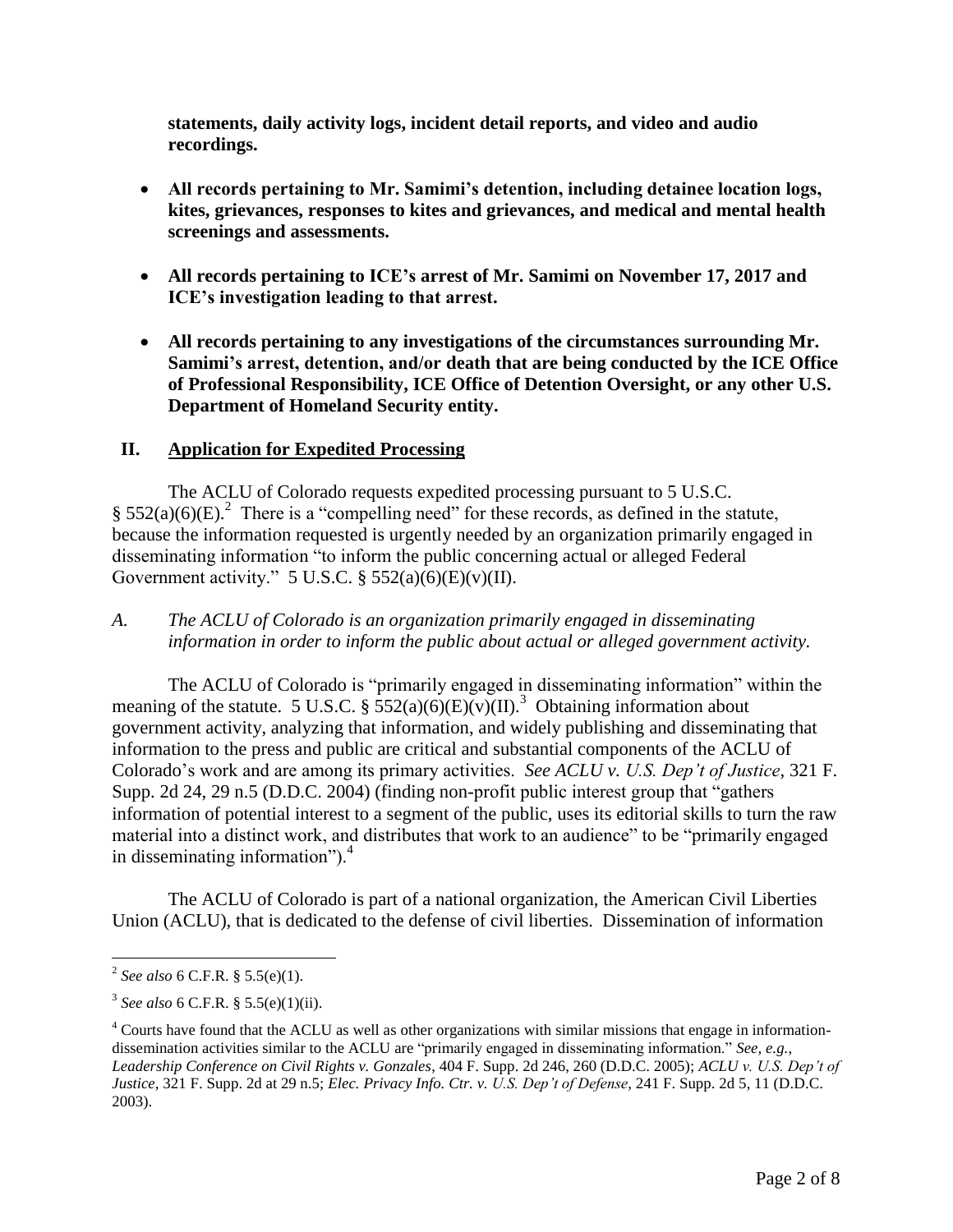to the public is a critical and substantial component of the ACLU's mission and work. Specifically, the ACLU publishes newsletters, news briefings, right-to-know documents, and other educational and informational materials that are broadly disseminated to the public. Such material is widely available to everyone, including individuals, tax-exempt organizations, notfor-profit groups, and law students and faculty, for no cost or for a nominal fee through its public education department. The ACLU also disseminates information through its heavily subscribed web site, http://www.aclu.org/. The web site addresses civil liberties issues in depth, provides features on civil liberties issues in the news, and contains many hundreds of documents relating to the issues on which the ACLU is focused. The website specifically includes features on information obtained through FOIA. *See, e.g*., http://www.aclu.org/technology-andliberty/automatic-license-plate-reader-foia-documents-texas. The ACLU also publishes an electronic newsletter, which is distributed to subscribers by e-mail. In addition, the ACLU makes archived material available at the American Civil Liberties Union Archives, Public Policy Papers, Department of Rare Books and Special Collections, Princeton University Library. After ACLU publications are disseminated to relevant groups across the country, those groups often circulate them to their members or to additional groups and organizations.

The ACLU publishes a widely-read blog where original editorial content reporting on and analyzing civil rights and civil liberties news is posted daily. *See* https://www.aclu.org/blog. The ACLU creates and disseminates original editorial and educational content on civil rights and civil liberties news through multi-media projects, including videos, podcasts, and interactive features. *See* https://www.aclu.org/multimedia. The ACLU's websites also serve as a clearinghouse for news about ACLU cases, analysis about case developments, and an archive of case-related documents. Through these pages, and with respect to each specific civil liberties issue, the ACLU provides the public with educational material, recent news, analyses of relevant Congressional or executive branch action, government documents obtained through FOIA requests, and further in-depth analytic and educational multi-media features.

The ACLU regularly publishes STAND, a print magazine that reports on and analyzes civil liberties-related current events. The magazine is disseminated to more than 620,000 people. The ACLU also publishes regular updates and alerts via email to approximately 2.1 million subscribers (both ACLU members and non-members). These updates are additionally broadcast to 2.25 million social media followers (members and non-members). The magazine as well as the email and social-media alerts often include descriptions and analysis of information obtained through FOIA requests.

The ACLU also publishes reports about government conduct and civil liberties issues based on its analysis of information derived from various sources, including information obtained from the government through FOIA requests. This material is broadly circulated to the public and widely available to everyone for no cost or, sometimes, for a small fee. ACLU national projects regularly publish and disseminate reports that include a description and analysis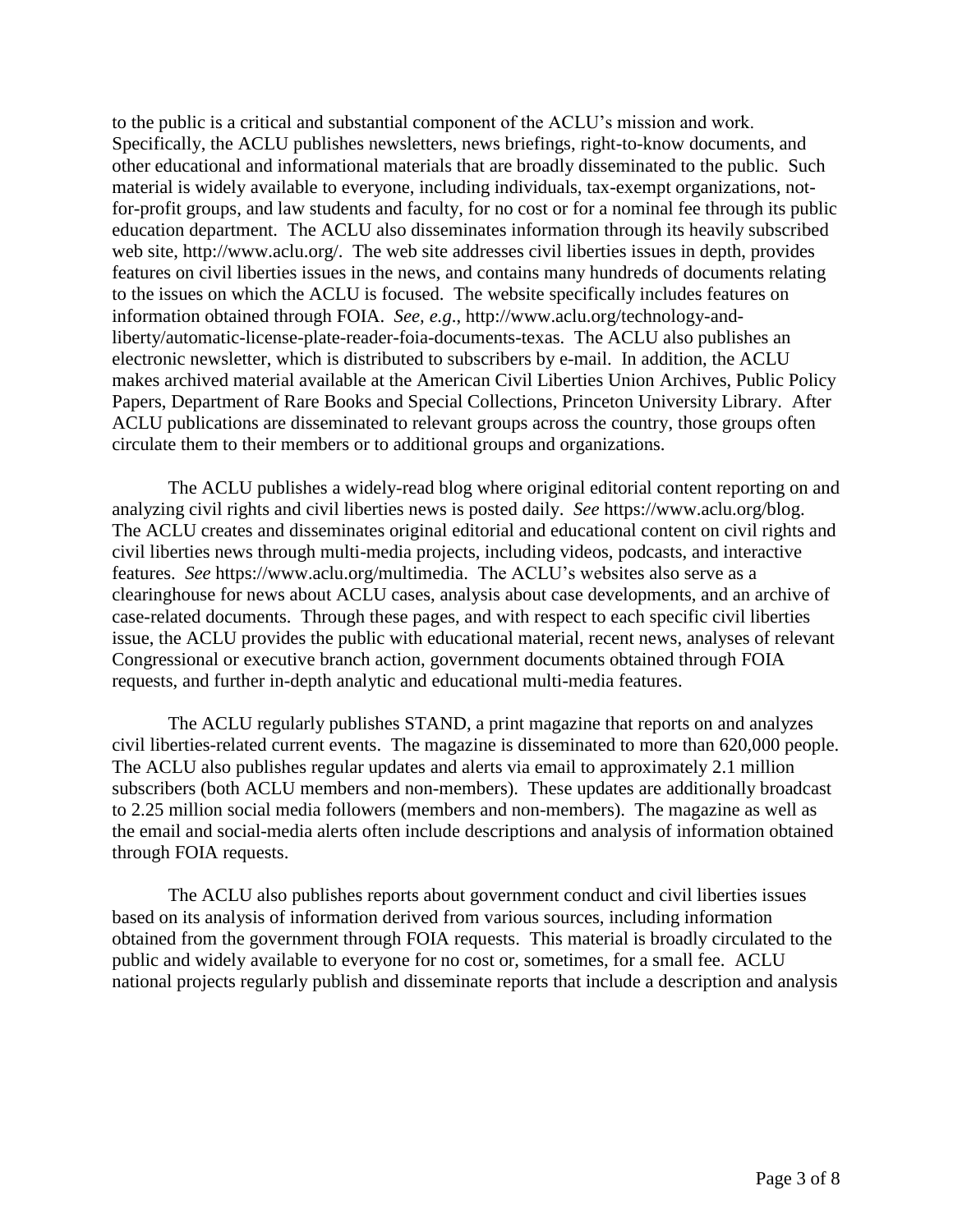of government documents obtained through FOIA requests.<sup>5</sup> The ACLU website includes many features on information obtained through FOIA.<sup>6</sup>

Similarly, the ACLU of Colorado regularly issues press releases to call attention to documents obtained through open records requests, as well as other breaking news,<sup>7</sup> and ACLU of Colorado attorneys are interviewed frequently for news stories about documents released through ACLU records requests. $8 \text{ The } ACLU$  of Colorado annually publishes two newsletters that reach more than 40,000 Coloradans, as well as updates reaching its approximately 5,200 Twitter followers and 15,500 people who follow its Facebook page. The ACLU of Colorado also has a monthly podcast with 5,000 subscribers. Depending on the results of this FOIA request, the ACLU of Colorado intends to disseminate the results to the public on the ACLU of Colorado website (http://aclu-co.org/), through the ACLU of Colorado newsletter, and by sharing the information with the national ACLU and the other 52 ACLU affiliates and national chapters around the country.

In sum, the requested records are not sought for commercial use, and the ACLU of Colorado plans to analyze, publish, and disseminate to the public the information gathered through this Request to the public at no cost.

 $\overline{a}$ 

<sup>5</sup> *See, e.g.*, ACLU, *ACLU-Obtained Emails Prove that the Federal Bureau of Prisons Covered Up Its Visit to the CIA's Torture Site* (Nov. 22, 2016, 3:15 PM), https://www.aclu.org/blog/speak-freely/aclu-obtained-emails-provefederal-bureau-prisons-covered-its-visit-cias-torture; ACLU, *Details Abound in Drone 'Playbook' – Except for the Ones That Really Matter Most* (Aug. 8, 2016, 5:30 PM), https://www.aclu.org/blog/speak-freely/details-abounddrone-playbook-except-ones-really-matter-most; ACLU, *ACLU-Obtained Documents Reveal Breadth of Secretive Stingray Use in Florida* (Feb. 22, 2015, 5:30 PM), https://www.aclu.org/blog/free-future/aclu-obtained-documentsreveal-breadth-secretive-stingray-use-florida; ACLU, *New NSA Documents Shine More Light into Black Box of Executive Order 12333* (Oct. 30, 2014, 3:29 PM), https://www.aclu.org/blog/new-nsa-documents-shine-more-lightblack-box-executive-order-12333; ACLU, *ACLU Eye on the FBI: Documents Reveal Lack of Privacy Safeguards and Guidance in Government's "Suspicious Activity Report" Systems* (Oct. 29, 2013), https://www.aclu.org/sites/default/files/assets/eye\_on\_fbi\_-\_sars.pdf.

<sup>&</sup>lt;sup>6</sup> See, e.g., https://www.aclu.org/blog/free-future/fbi-releases-details-zero-day-exploit-decisionmaking-process; https://www.aclu.org/blog/free-future/fbi-documents-reveal-new-information-baltimore-surveillance-flights; https://www.aclu.org/national-security/anwar-al-awlaki-foia-request; https://www.aclu.org/cases/aclu-v-departmentdefense; https://www.aclu.org/mappingthefbi; https://www.aclu.org/cases/bagram-foia; https://www.aclu.org/national-security/csrt-foia; http://www.aclu.org/safefree/nsaspying/30022res20060207.html; https://www.aclu.org/patriot-foia; https://www.aclu.org/nsl-documents-released-dod?redirect=cpredirect/32088.

<sup>7</sup> *See, e.g.*, Press Release, *ACLU of Colorado, ACLU Seeks Info into Denver Police Use of Social Media Surveillance* (Oct. 6, 2016), http://aclu-co.org/aclu-seeks-info-denver-police-use-social-media-surveillance/; Press Release, ACLU of Colorado, *ACLU Files Suit for Records Illegally Denied by Immigration and Customs Enforcement (ICE)* (Aug. 24, 2016), http://aclu-co.org/aclu-files-suit-records-illegally-denied-immigration-customsenforcement-ice/.

<sup>8</sup> *See, e.g.*, Chris Walker, *Denver Police Use Social Media to Follow Activists, Bring Back Fears of Spy Files*, Westword, January 17, 2017, http://www.westword.com/news/denver-police-use-social-media-to-follow-activistsbring-back-fears-of-spy-files-8696953 (quoting ACLU of Colorado Legal Director, Mark Silverstein).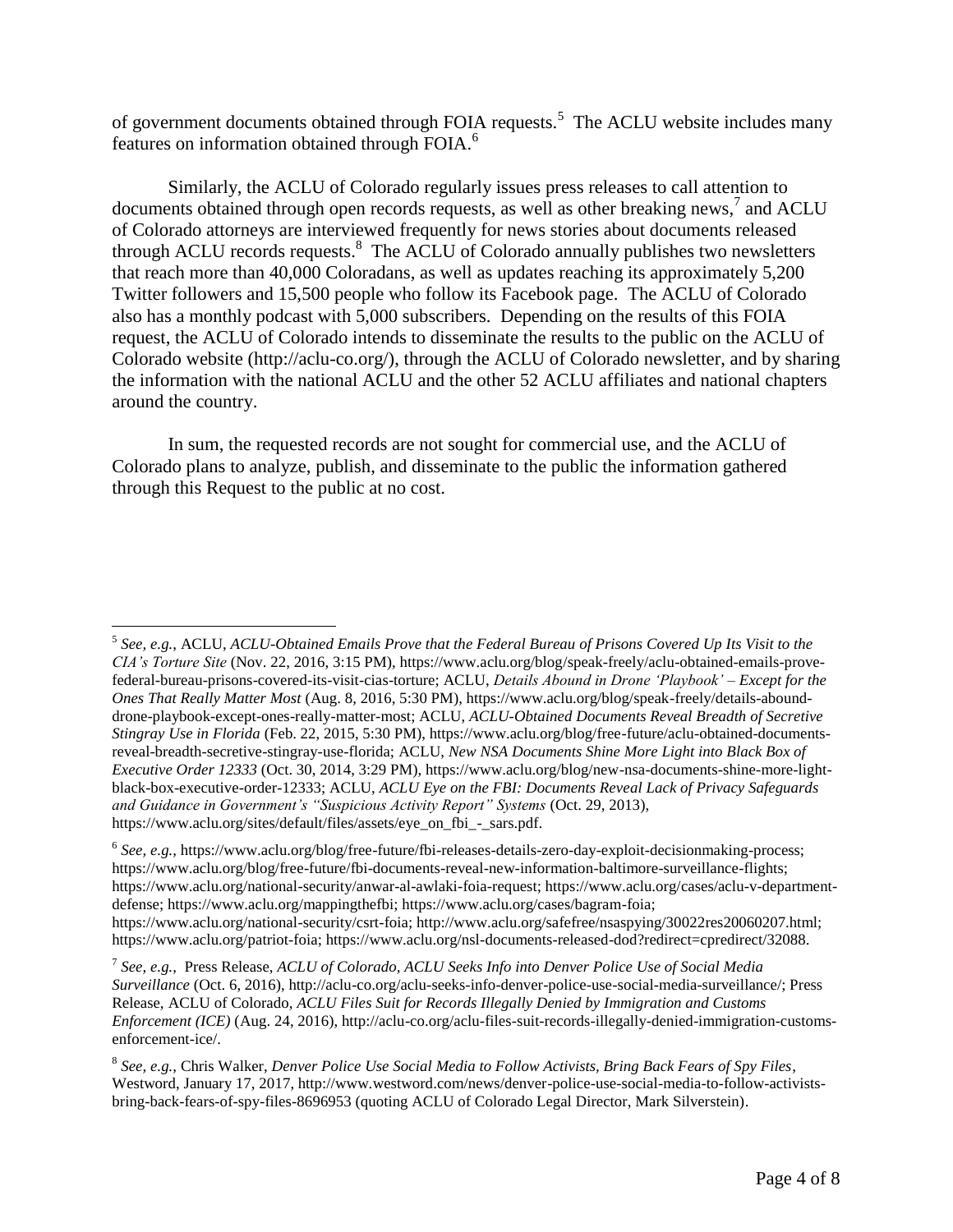### *B. The records sought are urgently needed to inform the public about actual or alleged government activity.*

These records are urgently needed to inform the public about actual or alleged government activity. *See* 5 U.S.C. § 552(a)(6)(E)(v)(II).<sup>9</sup> Specifically, the requested records seek to inform the public about ICE's activities in light of the arrest, detention, and subsequent death of a community member who had resided in the United States for over four decades. Recent reports have highlighted conditions that have led to the deaths of 177 immigrant detainees since 2003, including 12 in fiscal year 2017. These reports include last week's U.S. Department of Homeland Security Office of Inspector General report detailing its concerns regarding ICE detainee treatment and care,  $^{10}$  a May 2017 report "examin[ing] serious lapses in health care that have led to severe suffering and at times the preventable or premature death of individuals held in immigration detention facilities,"<sup>11</sup> and a February 2016 report concluding that "failure to provide adequate medical care has continued to result in unnecessary deaths."<sup>12</sup> Care of immigrant detainees, including medical care and conditions leading to detainee deaths, are of grave concern to the public.

Because the ACLU of Colorado is an organization primarily engaged in disseminating information to the public, and the information is urgently needed to inform the public about government activity, this request satisfies the requirements for expedited processing under 5 U.S.C. §  $552(a)(6)(E)(v)(II)$ .

#### **III. Application for Waiver or Limitation of Fees**

The ACLU of Colorado requests a waiver of fees for document search, review, and duplication on the grounds that disclosure of the requested records is in the public interest and because disclosure is "likely to contribute significantly to public understanding of the operations or activities of the government and is not primarily in the commercial interest of the requester." 5 U.S.C. § 552(a)( $\widetilde{A}$ )(A)(iii).<sup>13</sup> The ACLU of Colorado also requests a waiver of search fees on the grounds that the ACLU of Colorado qualifies as a "representative of the news media" and the records are not sought for commercial use. 5 U.S.C.  $\S$  552(a)(4)(A)(ii)(II).

<sup>12</sup> ACLU, DWN, NIJC, *Fatal Neglect: How ICE Ignores Deaths in Detention*, at 2 (Feb. 2016), https://www.detentionwatchnetwork.org/sites/default/files/reports/Fatal%20Neglect%20ACLU-DWN-NIJC.pdf.

<sup>13</sup> *See also* 6 C.F.R. § 5.11(k).

 9 *See also* 6 C.F.R. § 5.5(e)(1)(ii).

<sup>10</sup> U.S. Dep't of Homeland Security Office of Inspector General, *Concerns about ICE Detainee Treatment and Care at Detention Facilities* (Dec. 11, 2017), https://www.oig.dhs.gov/sites/default/files/assets/2017-12/OIG-18-32- Dec17.pdf; *see also* ACLU, *Watchdog Agency Issues Report on ICE Abuse as Agency Seeks to Acquire New Detention Centers* (Dec. 15, 2017, 4:30 p.m.), https://www.aclu.org/blog/immigrants-rights/ice-and-border-patrolabuses/watchdog-agency-issues-report-ice-abuse-agency.

<sup>&</sup>lt;sup>11</sup> Human Rights Watch, CIVIC, *Systemic Indifference: Dangerous & Substandard Medical Care in US Immigration Detention*, at 1 (May 2017), https://www.hrw.org/sites/default/files/report\_pdf/usimmigration0517\_web\_0.pdf.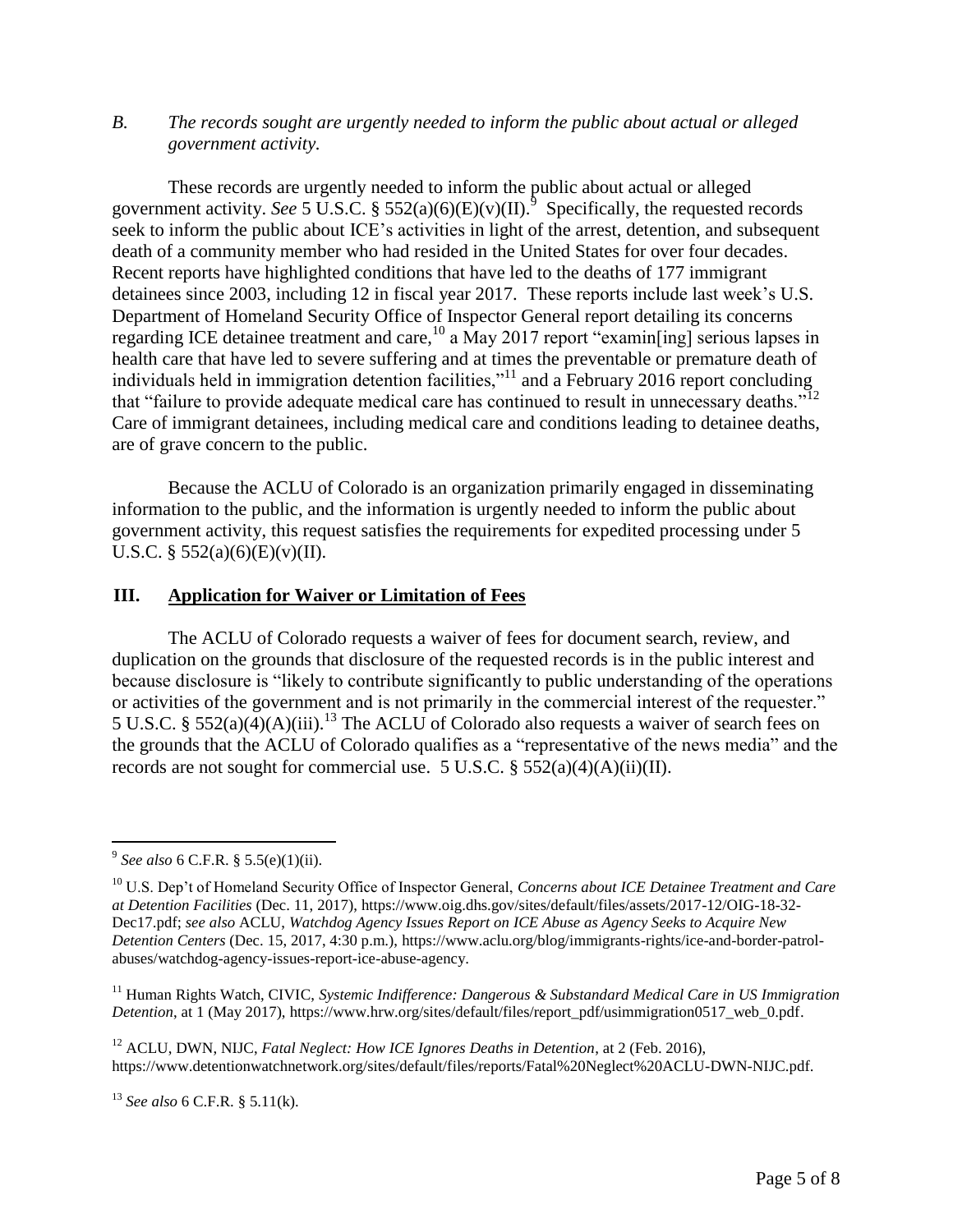First, the ACLU of Colorado does not seek disclosure of the records for commercial use. The ACLU of Colorado is a "non-profit, non-partisan, public interest organization." *See Judicial Watch, Inc. v. Rossotti*, 326 F.3d 1309, 1310 (D.C. Cir. 2003). In addition, the ACLU of Colorado intends to make any information disclosed as a result of this FOIA request available to the public at no cost. Disclosure of the requested information is in the public interest. This request will further the public understanding of government conduct; specifically, ICE's investigation and arrest of individuals, as well as the care it provides to detainees. This type of government activity concretely affects many individuals and groups.

Second, the ACLU of Colorado also requests a waiver of search fees on the grounds that the ACLU of Colorado qualifies as a "representative of the news media" and the records are not sought for commercial use. 5 U.S.C. § 552(a)(4)(A)(ii)(II). The ACLU of Colorado meets the statutory and regulatory definitions of a "representative of the news media" because it is an "entity that gathers information of potential interest to a segment of the public, uses its editorial skills to turn the raw materials into a distinct work, and distributes that work to an audience." 5 U.S.C. § 552(a)(4)(A)(ii)(III); <sup>14</sup> *see also Nat'l Sec. Archive v. U.S. Dep't of Defense*, 880 F.2d 1381, 1387 (D.C. Cir. 1989) (finding that an organization that gathers information, exercises editorial discretion in selecting and organizing documents, "devises indices and finding aids," and "distributes the resulting work to the public" is a "representative of the news media" for purposes of the FOIA); *Serv. Women's Action Network v. U.S. Dep't of Defense*, 888 F. Supp. 2d 282 (D. Conn. 2012) (requesters, including ACLU, were representatives of the news media and thus qualified for fee waivers for FOIA requests to the Department of Defense and Department of Veterans Affairs); *ACLU of Wash. v. U.S. Dep't of Justice*, No. C09–0642RSL, 2011 WL 887731, at \*10 (W.D. Wash. Mar. 10, 2011) (finding that the ACLU of Washington is an entity that "gathers information of potential interest to a segment of the public, uses its editorial skills to turn the raw materials into a distinct work, and distributes that work to an audience"); *ACLU v. U.S. Dep't of Justice*, 321 F. Supp. 2d at 30 n.5 (finding non-profit public interest group to be "primarily engaged in disseminating information"). The ACLU is therefore a "representative of the news media" for the same reasons it is "primarily engaged in the dissemination of information."

Furthermore, courts have found other organizations whose mission, function, publishing, and public education activities are similar in kind to the ACLU of Colorado's to be "representatives of the news media" as well. *See, e.g.*, *Cause of Action v. IRS*, 125 F. Supp. 3d 145 (D.C. Cir. 2015); *Elec. Privacy Info. Ctr.*, 241 F. Supp. 2d at 10–15 (finding non-profit public interest group that disseminated an electronic newsletter and published books was a "representative of the news media" for purposes of the FOIA); *Nat'l Sec. Archive*, 880 F.2d at 1387; *Judicial Watch, Inc. v. U.S. Dep't of Justice*, 133 F. Supp. 2d 52, 53–54 (D.D.C. 2000) (finding Judicial Watch, self-described as a "public interest law firm," a news media requester).<sup>15</sup>

 $\overline{a}$ <sup>14</sup> *See also* 6 C.F.R. § 5.11(b)(6).

<sup>&</sup>lt;sup>15</sup> Courts have found these organizations to be "representatives of the news media" even though they engage in litigation and lobbying activities beyond their dissemination of information / public education activities. *See, e.g.*, *Elec. Privacy Info. Ctr.*, 241 F. Supp. 2d 5; *Nat'l Sec. Archive*, 880 F.2d at 1387; s*ee also Leadership Conference on Civil Rights*, 404 F. Supp. 2d at 260; *Judicial Watch, Inc.*, 133 F. Supp. 2d at 53-54*.*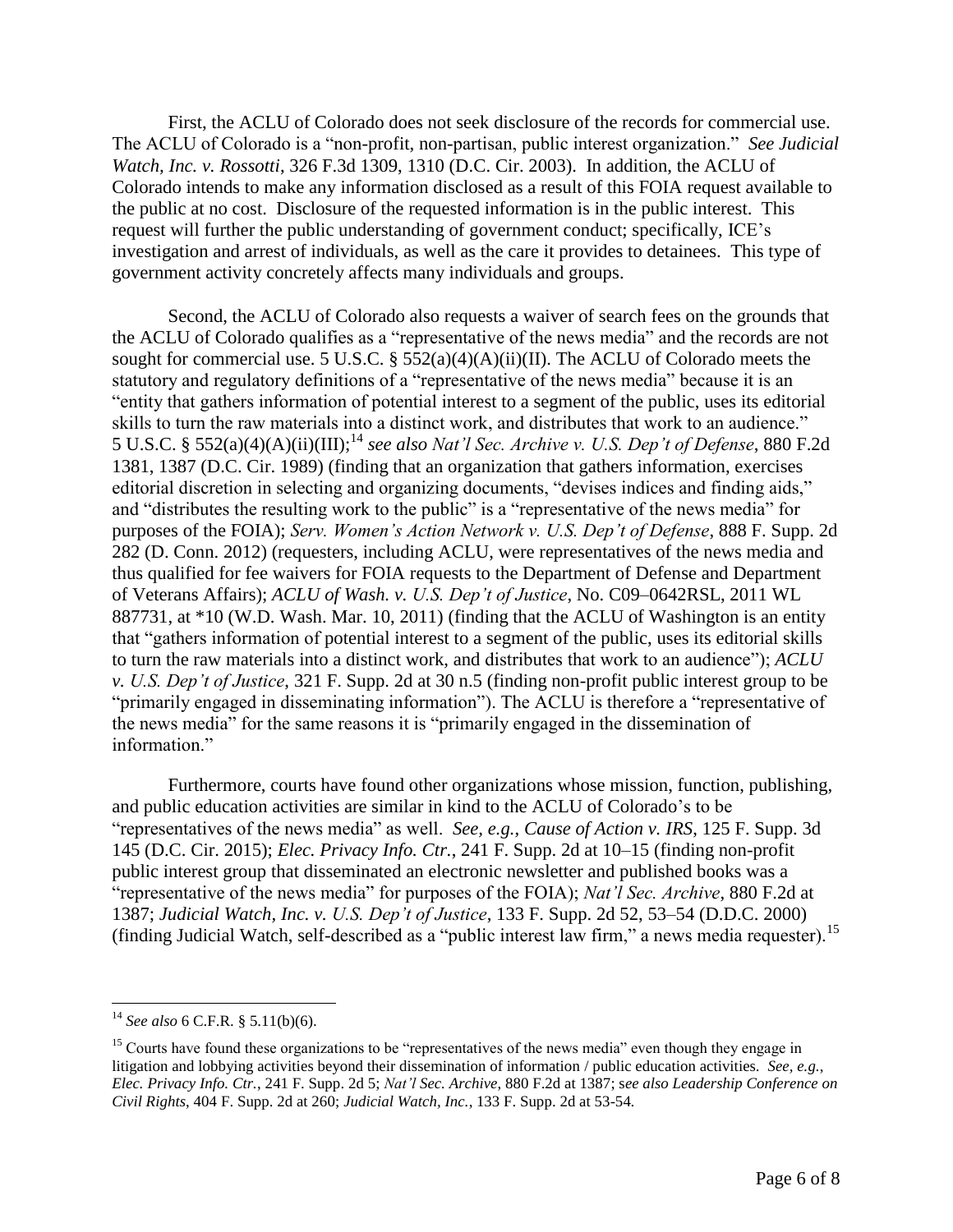As a nonprofit organization and "representative of the news media," the ACLU of Colorado is well-situated to disseminate information it gains from this request to the general public, to the individuals and organizations who may be affected by ICE's current practices, and to groups that protect civil liberties and constitutional rights.<sup>16</sup>

\* \* \*

Pursuant to applicable statutes and regulations, the ACLU expects a determination regarding expedited processing within 10 days. *See* 5 U.S.C. § 552(a)(6)(E)(ii); 6 C.F.R. § 5.5(e)(4). I affirm that the information provided supporting the request for expedited processing is true and correct to the best of my knowledge and belief. *See* 5 U.S.C. § 552(a)(6)(E)(vi).

If this request is denied in whole or in part, I ask that you justify all deletions by reference to specific exemptions to the governing statute. The ACLU of Colorado expects the release of all segregable portions of otherwise exempt material.

Thank you for your prompt attention to this matter. Please direct all communications and furnish copies of all responsive records to:

Arash Jahanian, Staff Attorney ACLU of Colorado 303 E. 17<sup>th</sup> Avenue, Suite 350 Denver, CO 80203 Phone: 720-402-3106 Fax: 303-777-1773

 $\overline{a}$ 

<sup>&</sup>lt;sup>16</sup> Because the national ACLU clearly meets the standard for a waiver of costs, fees associated with responding to FOIA requests are regularly waived for the ACLU. In May 2016, the FBI granted a fee-waiver request regarding a FOIA request issued to the DOJ for documents related to Countering Violent Extremism programs. In July 2013, the Department of Defense granted the ACLU of Colorado a fee waiver with respect to contracts between the Department and a local newspaper. In April 2013, the National Security Division of the DOJ granted a fee-waiver request with respect to a request for documents relating to the FISA Amendments Act. Also in April 2013, the DOJ granted a fee-waiver request regarding a FOIA request for documents related to "national security letters" issued under the Electronic Communications Privacy Act. In August 2013, the FBI granted a fee-waiver request related to the same FOIA request issued to the DOJ. In June 2011, the DOJ National Security Division granted a fee waiver to the ACLU with respect to a request for documents relating to the interpretation and implementation of a section of the PATRIOT Act. In March 2009, the State Department granted a fee waiver to the ACLU with regard to a FOIA request for documents relating to the detention, interrogation, treatment, or prosecution of suspected terrorists. Likewise, in December 2008, the Department of Justice granted the ACLU a fee waiver with respect to the same request. In November 2006, the Department of Health and Human Services granted a fee waiver to the ACLU with regard to a FOIA request. In May 2005, the U.S. Department of Commerce granted a fee waiver to the ACLU with respect to its request for information regarding the radio-frequency identification chips in United States passports. In March 2005, the Department of State granted a fee waiver to the ACLU for a request regarding the use of immigration laws to exclude prominent non-citizen scholars and intellectuals from the country because of their political views, statements, or associations. In addition, the Department of Defense did not charge the ACLU fees associated with FOIA requests submitted by the ACLU in April 2007, June 2006, February 2006, and October 2003. The DOJ did not charge the ACLU fees associated with FOIA requests submitted by the ACLU in November 2007, December 2005, and December 2004. Finally, three separate agencies—the Federal Bureau of Investigation, the Office of Intelligence Policy and Review, and the DOJ Office of Information and Privacy—did not charge the ACLU fees associated with a FOIA request submitted by the ACLU in August 2002.